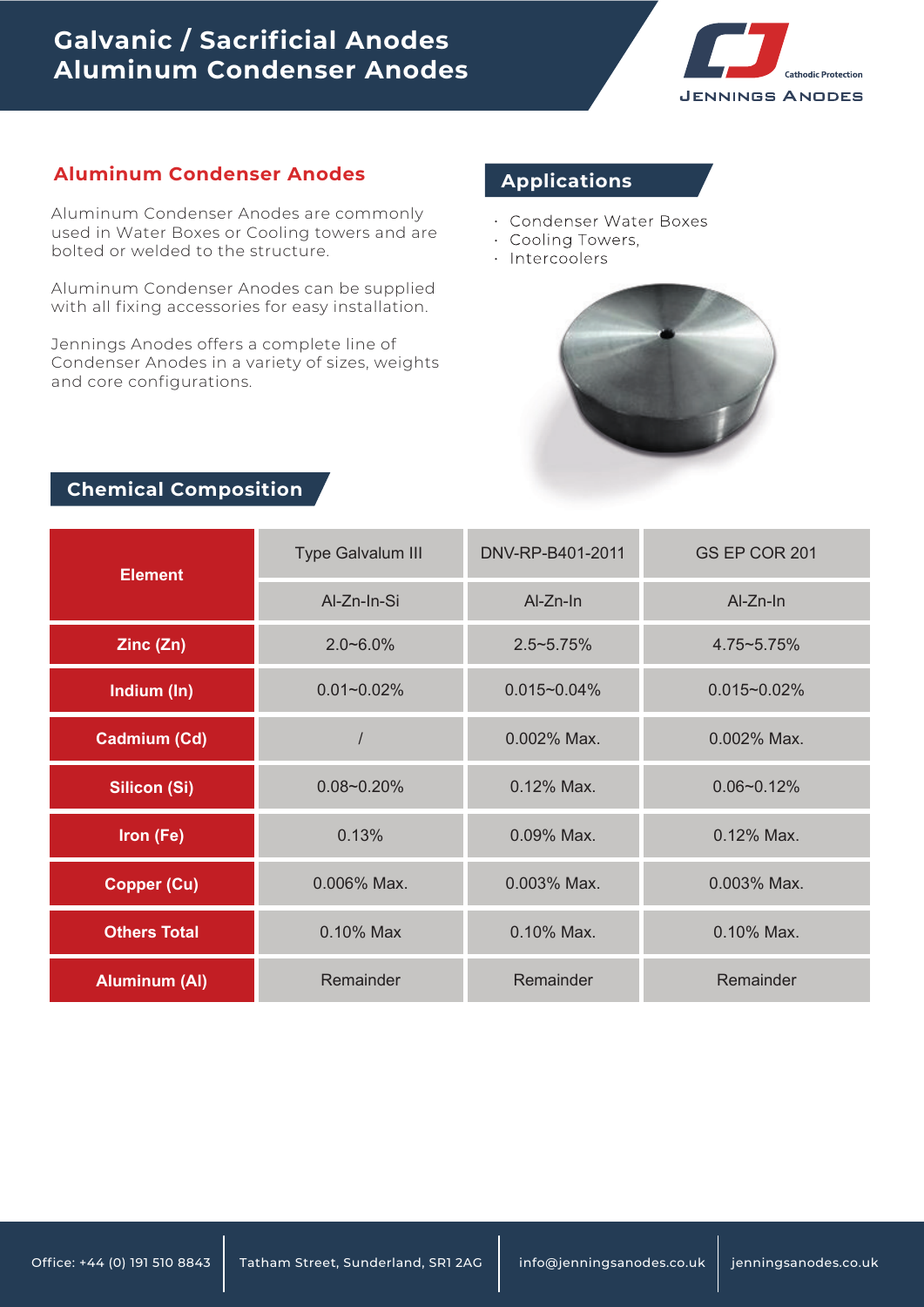

| <b>Electrochemical Properties</b>         |                             |                         |                           |                         |
|-------------------------------------------|-----------------------------|-------------------------|---------------------------|-------------------------|
| <b>Operating</b><br><b>Potential (-V)</b> | <b>Current Capacity</b>     | <b>Consumption Rate</b> | <b>Current Efficiency</b> | <b>Solubility</b>       |
| $1.05 - 1.10$                             | 1135A.h/lbs<br>(2500A.h/kg) | 7.6lbs/amp.yr           | 90% Min.                  | <b>Solute Uniformly</b> |

Open / Close Circuit Potential is with respect to a Ag/Agcl Reference Electrode.

#### **Specification**

| <b>Anode Model</b>    | <b>Anode Size</b>                                            | <b>Steel Core Type</b>                  | <b>Anode Weight</b>     |                     |
|-----------------------|--------------------------------------------------------------|-----------------------------------------|-------------------------|---------------------|
|                       |                                                              |                                         | <b>Net Weight</b>       | <b>Gross Weight</b> |
| <b>JA - AL - C2R5</b> | Dia. $5" \times 2"$<br>(Dia. $127 \times 51$ mm)             | 3/4" (19.05mm) Pipe                     | $3.5$ lbs $(1.6$ kg $)$ | 3.7lbs (1.7kg)      |
| <b>JA - AL - C13R</b> | $8" \times 8" \times 2"$<br>$(203 \times 203 \times 51)$ mm) | 3/4" (19.05mm) Pipe                     | 12.5lbs (5.7kg)         | 12.7lbs (5.8kg)     |
| <b>JA-AL-C13</b>      | $8" \times 8" \times 4"$<br>$(203 \times 203 \times 102$ mm) | $3/4"$ (19.05mm)<br><b>NPT Coupling</b> | 241.0lbs (109kg)        | 263.0lbs (119kg)    |
| <b>JA - AL - C23R</b> | $8" \times 8" \times 2"$<br>$(203 \times 203 \times 51)$ mm) | 3/4" (19.05mm) Pipe                     | 23lbs (10.4kg)          | 23.2lbs (10.5kg)    |
| <b>JA - AL - C23</b>  | $8" \times 8" \times 2"$<br>$(203 \times 203 \times 51)$ mm) | $3/4"$ (19.05mm)<br><b>NPT Coupling</b> | 23lbs (10.4kg)          | 23.2lbs (10.5kg)    |

All weights and dimensions are nominal and subject to variation in material compositions and • Jennings Anodes Foundry tolerance.

Other configurations are available upon special request. •